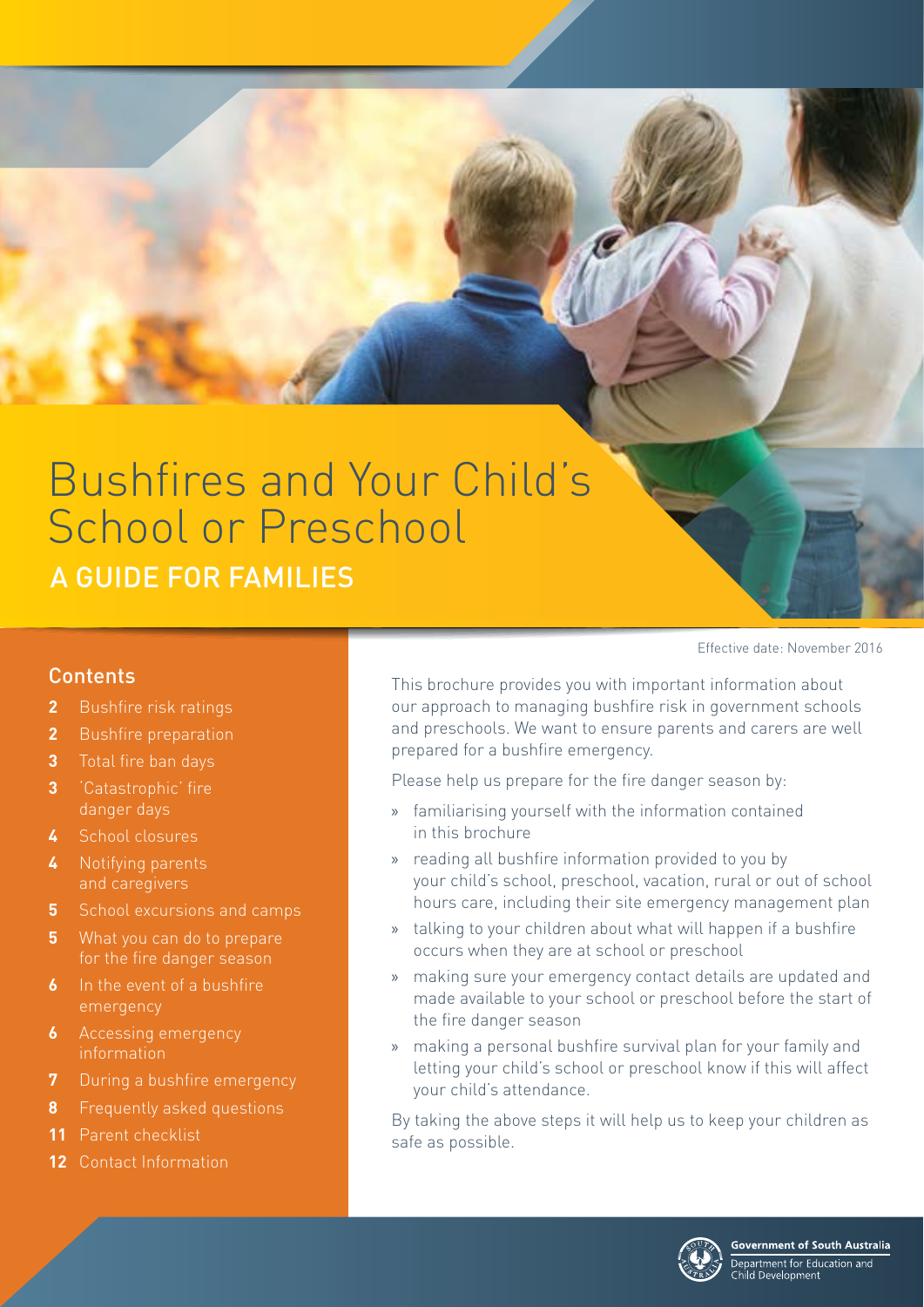# <span id="page-1-0"></span>Bushfire risk ratings

A bushfire 'risk rating' is applied to all schools and preschools in designated bushfire-prone areas, based on their 'bushfire attack level' (BAL). A BAL measures a site's potential for exposure to ember attack, radiant heat and direct flame in the event of a bushfire emergency. The BAL is calculated by specialist consultants, who analyse information such as the location, surroundings or construction of the site, previous bushfire history and other relevant factors.

The 4 categories are:

- » **R1** Extreme/Very high-risk
- » **R2** High-risk
- » **R3** Medium/Low-risk
- » **NR** Non-rated.



# Bushfire preparation

All government schools and preschools have a site emergency management plan. Schools and preschools with a risk rating of R1 and R2 are also required to have a bushfire response plan. Sites in bushfire-prone areas that are rated R3 or NR are strongly encouraged to have a bushfire response plan, but it is not currently mandatory.

During the months of August and September each year, R1 and R2 sites are required to prepare for the annual fire danger season. Generally the fire danger season starts on 1 November and ends on 30 April. The Country Fire Service (CFS) advises us of the actual dates of each fire danger season every October.

#### **Preparations**

Pre-season bushfire preparations at schools and preschools include:

- » doing a bushfire preparation audit to ensure the site is bushfire ready
- » managing vegetation to reduce bushfire fuel loads on and around the site
- » updating their site emergency management plan and bushfire response plan.

In addition, there are processes in place to ensure that school bus and taxi services have appropriate plans in place in the event of a bushfire affecting their usual routes.

Schools and preschools practice their emergency procedures throughout the year and, before the fire danger season, R1 and R2 sites work hard to ensure that all staff and students understand what to do in the event of a bushfire emergency.

### **TIP**

Find your school's risk rating by searching Bushfire Information at **[www.decd.gov.au](http://www.decd.sa.gov.au)**.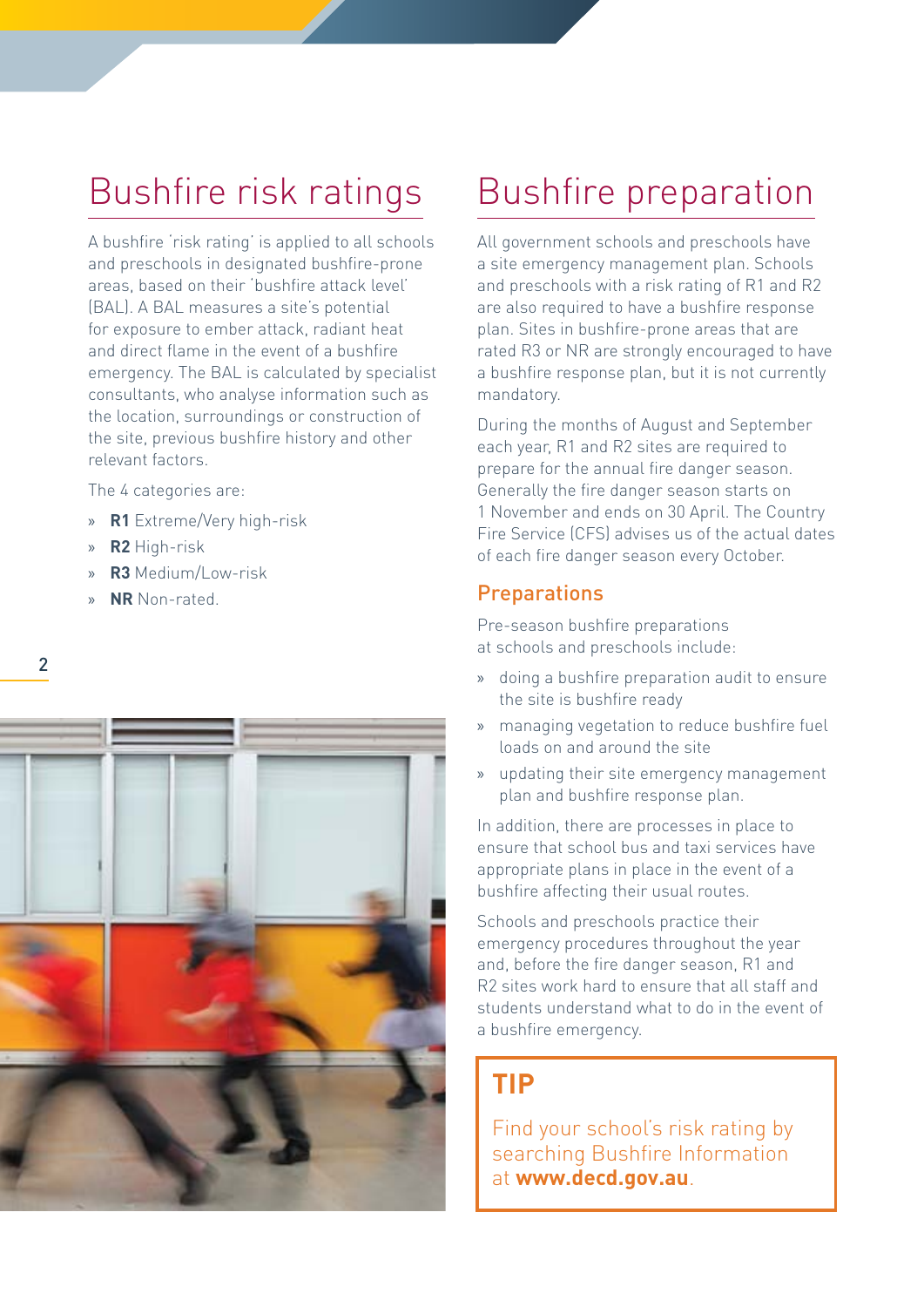# <span id="page-2-0"></span>Total fire ban days

During fire danger season, the CFS advises the public of total fire ban days. The rating is forecast by the Bureau of Meteorology each day and is an early indicator of the potential danger, should a bushfire start. A fire danger rating is not a predictor of how likely a bushfire is to occur, but how dangerous it could be if it did occur.

There are 3 classifications of total fire ban – 'severe', 'extreme' and 'catastrophic' – and schools may be required to take special measures on these days to make sure that they are ready to respond to a bushfire threat.

The bushfire threat flowchart can be found on the DECD website and is a handy guide to what schools and preschools may need to do on the respective fire ban days, depending on their own risk rating.



# 'Catastrophic' fire danger days

If the CFS gives advance notice of a forecast 'catastrophic' fire danger day, schools and preschools in the relevant fire ban district(s) that have a bushfire risk rating of R1 or R2 will be directed to **close automatically**. In addition, **all** school transport services in the affected fire ban district(s) will be cancelled.

Schools and preschools that have a risk rating of R3 or NR will remain open as usual, but are required to be vigilant because of the increased danger posed if a bushfire began burning under those conditions.

If your child's school or preschool is open, but their bus or taxi service has been cancelled, you will need to make your own travel arrangements. If your child is unable to attend because of the transport cancellation, you will need to advise the school.

The closure of schools and preschools on days of forecast 'catastrophic' fire danger enables families in the district to enact their personal bushfire survival plan more easily. It is important that you have arrangements in place if your child's school or preschool is closed, even if your own plan does not involve leaving the area. It is not advisable for children to be left at home on days of 'catastrophic' fire danger.

If the CFS elevates an existing fire danger rating to 'catastrophic' on the day in question, all schools, preschools and transport services will remain **open** and **operate as normal** unless otherwise advised.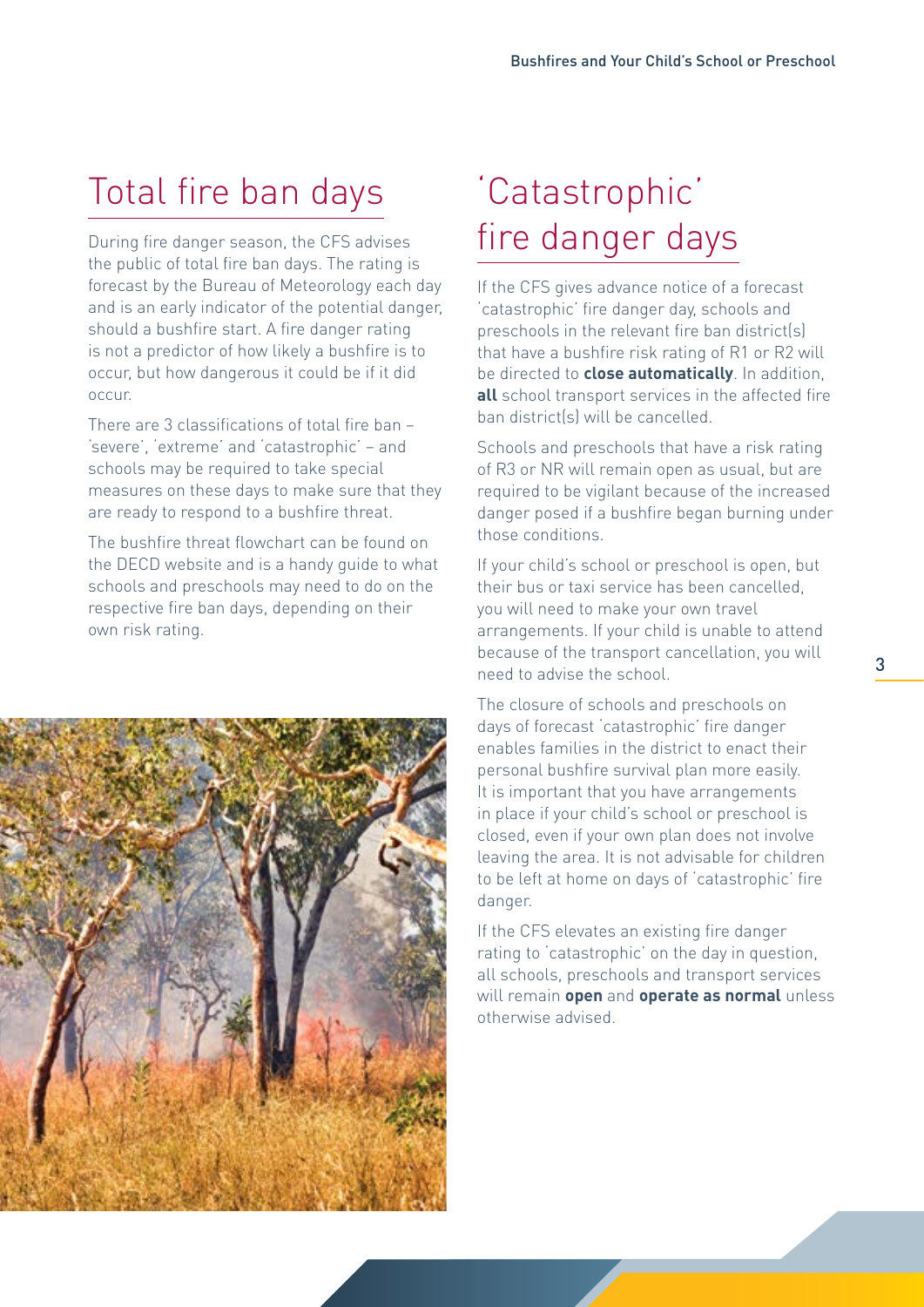### <span id="page-3-0"></span>School closures

On rare occasions, it may be necessary for the department to direct any school or preschool to close because of bushfire activity and/ or an increased bushfire threat level. The decision to close schools and preschools is not taken lightly because of the known impact on parents, caregivers and local communities. As a consequence, a formal direction to close is only issued under predefined circumstances or when there is a genuine belief that schools will be endangered by a bushfire event if they remain open.

When a site has been directed to close, no person is permitted to be on site. This means that all services, including vacation care, out of school hours care, rural care and any scheduled activities by private user groups will also be cancelled.

TIP

Keep your contact details up to date with your child's school or preschool.

### Notifying parents and caregivers

The department informs schools and preschools of 'catastrophic' fire danger days or potential bushfire threats as soon as the information is provided by the CFS. Schools and preschools have the responsibility to notify parents and caregivers of an impending closure.

Since the type of notification method(s) used will vary from one site to another, it is important that you understand how your school or preschool will communicate this information to you. It will not always be possible for the site to provide information to you during operating hours and it may be necessary for them to contact you via telephone, text message or through social media and mobile applications.

**It is imperative that you know and understand how your school or preschool will communicate emergencies to you and that they have up-to-date contact information.** Parents and caregivers should only take action in relation to official notifications from their school, preschool or through the department's official information sources.

All school closures are coordinated by DECD's Security and Emergency Management unit.

For more information on days of 'catastrophic' fire danger ratings, including school closures and changes to bus and taxi services, contact the Department for Education and Child Development **Emergency Information Hotline**  on **1800 000 279.**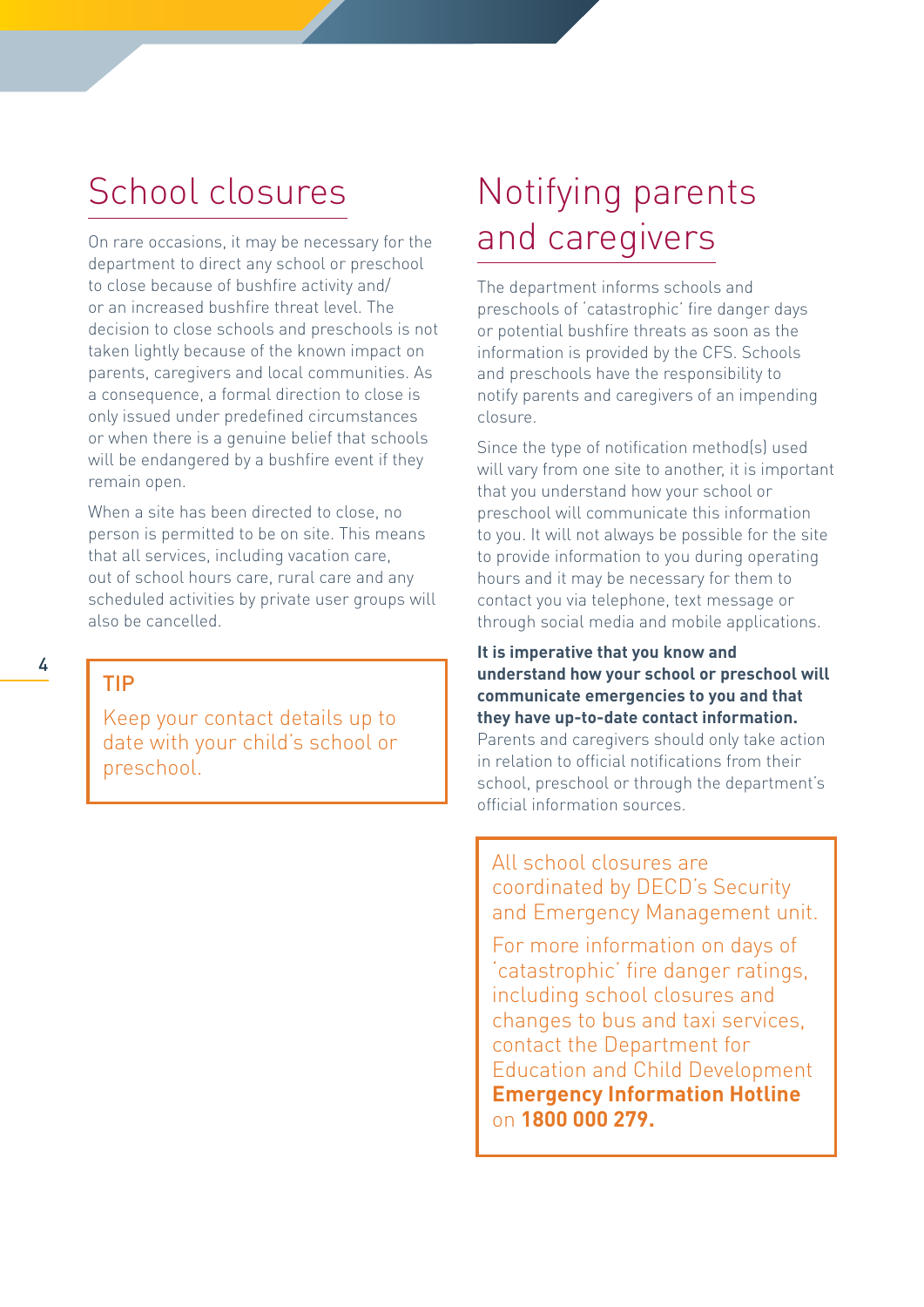# <span id="page-4-0"></span>School excursions and camps

All schools and preschools take into consideration risks associated with the fire danger season when planning any excursions or camps. This includes monitoring daily weather conditions to determine if any planned activities will be cancelled due to fire danger ratings.

If a bushfire is burning on the day of an intended camp or excursion and is likely to threaten the destination or return to the school, the **excursion or camp will be cancelled.**

In the event of a bushfire or grass fire impacting on a camp or excursion that is already underway, the school and preschool will liaise with the Security and Emergency Management unit to determine the most appropriate action to take. Parents will be contacted by their child's school or preschool to inform them of any action or changes that will be taken as a result.



# What you can do to prepare for the fire danger season

Have a personal bushfire survival plan and discuss it with your children. Keep it up to date and make sure that all family members know what to do.

If your bushfire survival plan affects your child's attendance at school, preschool, vacation care, rural care or out of school hours care, you need to let the school or service know.

Visit the CFS website **[www.cfs.sa.gov.au](http://www.cfs.sa.gov.au)** for more information on how to develop your own plan.

Know your child's school or preschool bushfire response plan and:

- » give your child's school, preschool, vacation care, rural care or out of school hours care your up-to-date contact details (mobile phone number, email address and alternative contact number)
- » review the list of key contacts and people authorised to collect your child on your behalf
- » download the AlertSA app to your smart phone and like the CFS, SES, SAPOL and DECD pages on Facebook
- » bookmark the AlertSA, CFS, SES, SAPOL and DECD websites so you can easily access them in an emergency
- » practice your bushfire survival plan with your family
- » talk to your child about what will happen if a bushfire emergency occurs.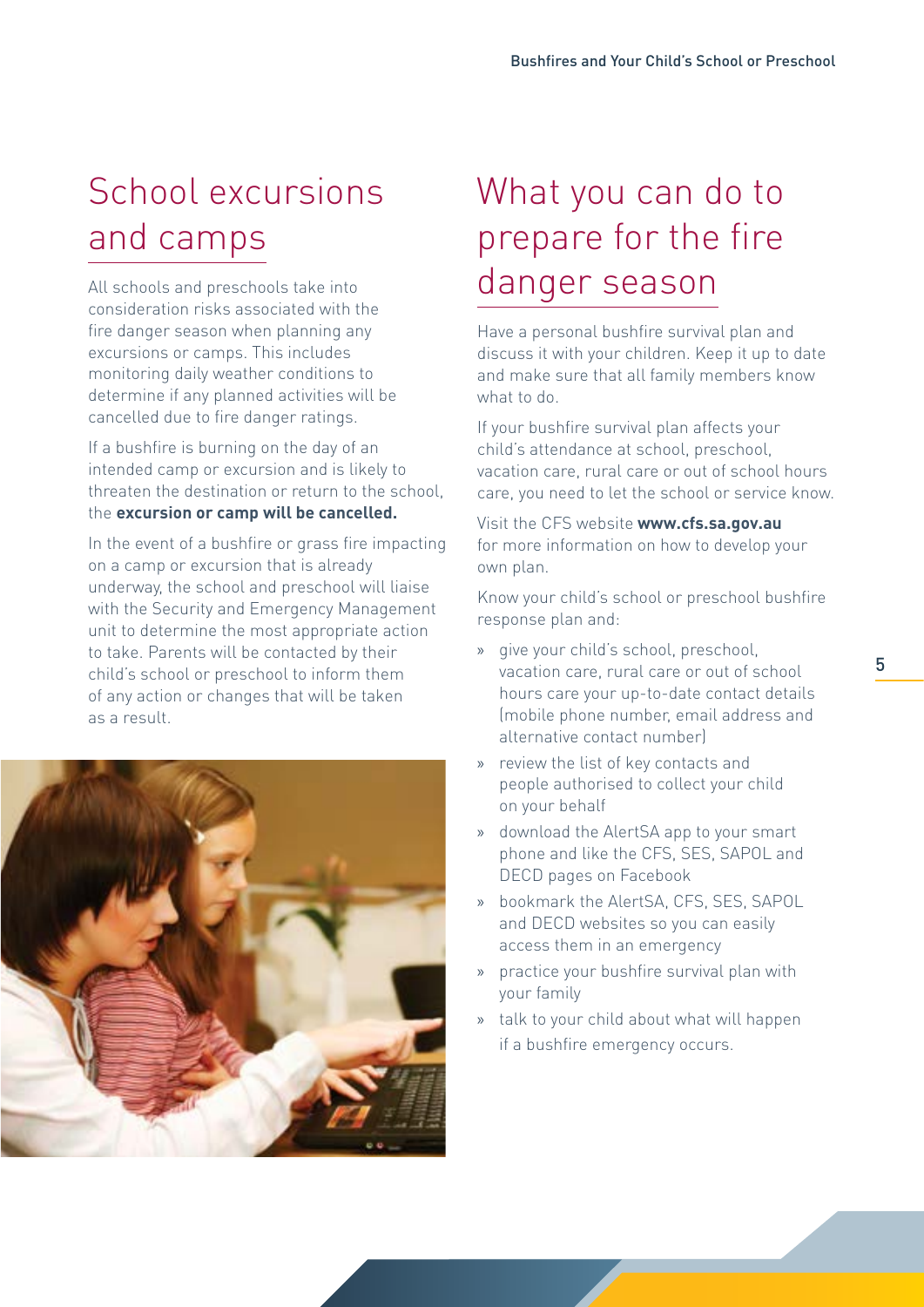### <span id="page-5-0"></span>In the event of a bushfire emergency

If a bushfire is approaching, the safety of children and other occupants is the highest priority. In these situations schools and preschools will:

- » move students to a designated bushfire refuge or other suitable location
- » fill available containers with water
- » close windows, doors and turn off the air conditioning
- » remain inside with students until the main fire front has passed
- » listen to local radio and monitor the CFS website
- » work with the DECD Security and Emergency Management unit to manage the situation and keep informed about changing conditions.
- 

You may also receive advice from your school or preschool advising you that they have taken emergency precautions because of a potential bushfire threat.

#### TIP

Download the AlertSA app to your smart phone and 'like' the CFS, SES, SAPOL and DECD pages on Facebook.

### Accessing emergency information

DECD's Security and Emergency Management unit is responsible for coordinating and managing bushfires, major incidents and disasters affecting government schools and services.

Working in partnership with emergency services such as the CFS, Metropolitan Fire Service (MFS), State Emergency Services (SES) and South Australian Police (SAPOL), the Security and Emergency Management unit acts as a conduit between sites and the emergency management community.

In any bushfire situation the unit also maintains the Department for Education and Child Development Emergency Information Hotline to provide advice to the community on:

- » what is happening at your child's school or preschool
- » any school closures in place (planned and actual)
- » any changes to transport services such as the re-routing of school buses and taxis
- » any new collection points for your child's school bus or taxis due to road closures
- » when it is safe to collect your child
- » when it is advisable to leave your child at the school or preschool due to a high level of risk to enter into the bushfire emergency zone or surrounding areas.

The Department for Education and Child Development Emergency Information Hotline operates during business hours, with an outof-hours messaging service at other times. The hotline is the best source of current and up-todate information on bushfire emergencies.

**Department for Education and Child Development Emergency Information Hotline 1800 000 279**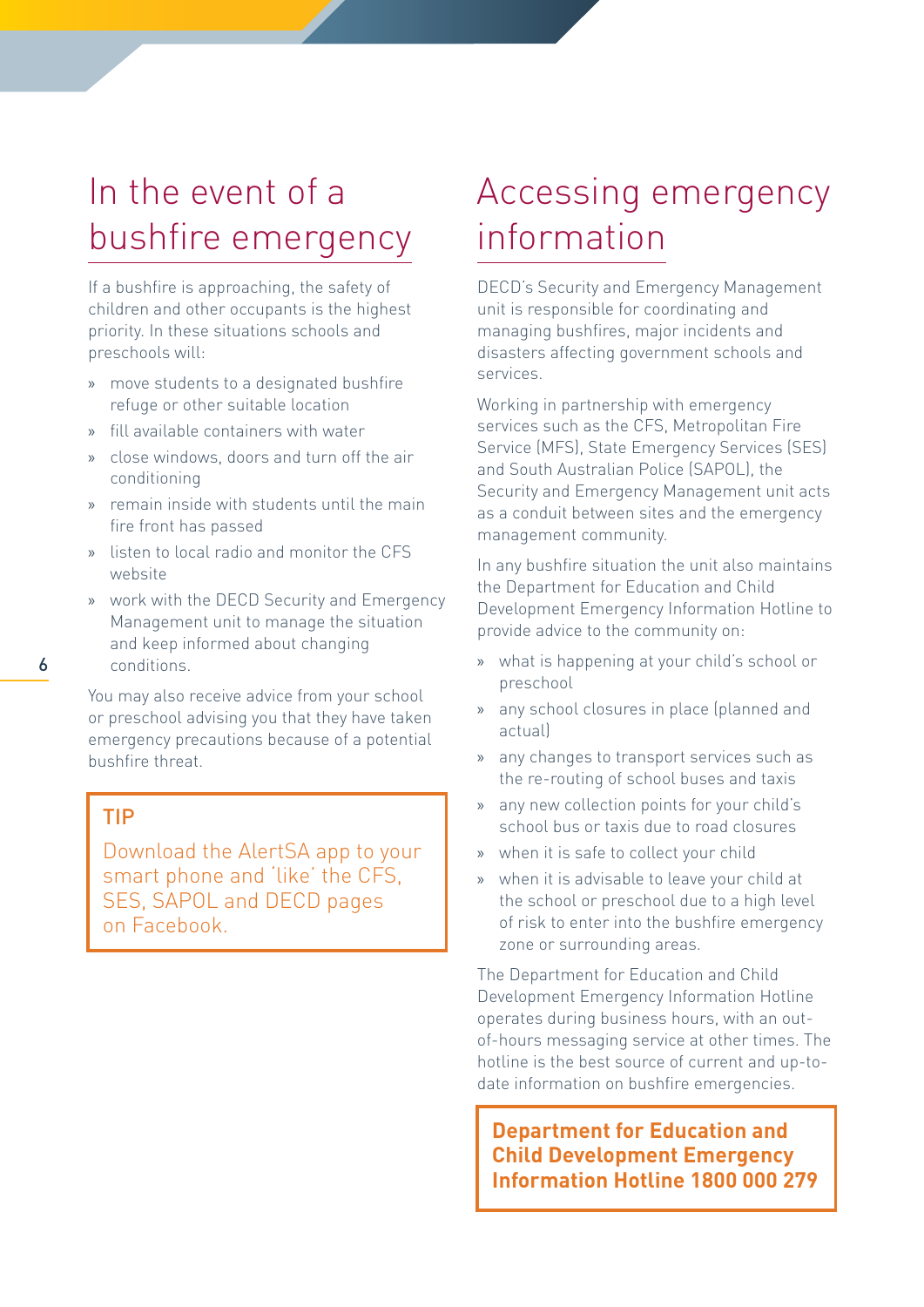### <span id="page-6-0"></span>During a bushfire emergency

#### **Consider these important points before you make a decision:**

- If your child has been moved to the school's bushfire refuge, they are accounted for and supervised.
- If you were to remove them from this location, would you have a safer place to go, is the route safe?
- Is your child safest at the bushfire refuge?
- What information has the school provided to you?
- What instructions did they give?
- Did they actually recommend that you collect your child?
- Have you contacted the Department for Education and Child Development Emergency Information Hotline for upto-date information on the incident and the welfare of the site occupants?

ROAD CLOSED ROAD CLOSED

**THE R**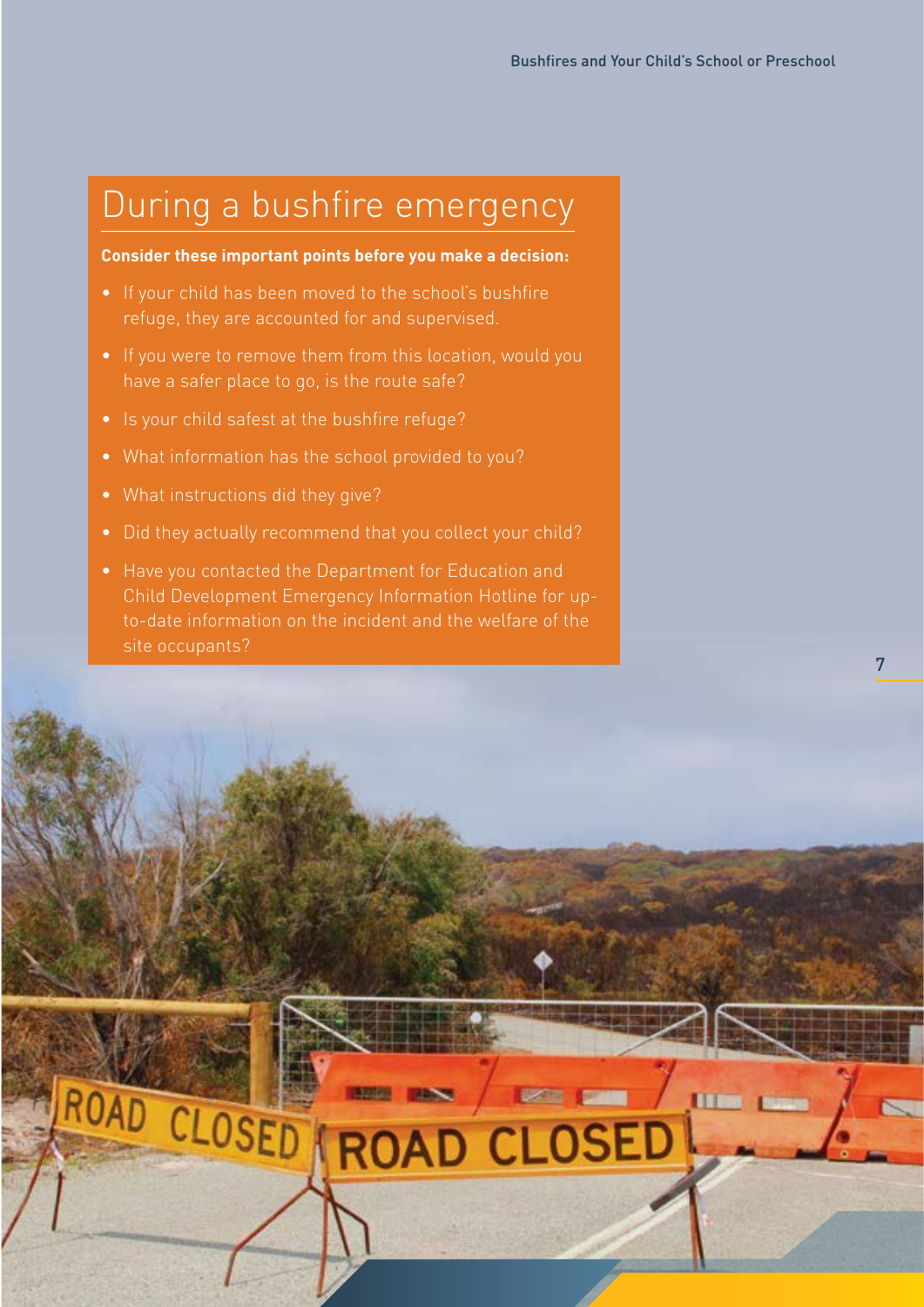### <span id="page-7-0"></span>Frequently asked questions

#### My child attends a R1 or R2 risk rated site, and a 'catastrophic' fire danger warning has been declared for the following day. Will their school be open?

Total fire bans are issued by the CFS for individual fire ban districts. If your child's school or preschool is in one of the fire ban districts that has a 'catastrophic' fire danger day and it has a risk rating of R1 or R2, it will be closed. This closure will also extend to any vacation care, rural care, out of school hours care services that operate from the site.

If the fire ban district that your child's school is located in does not have a 'catastrophic' fire danger day declared, it will still be open as usual.

### My son's school is closed because of the 'catastrophic' fire danger day. Why is my daughter's school still open, even though they are in the same district? Surely it's still dangerous?

Schools and preschools that have been given a bushfire risk rating of R1 or R2 are considered to be most at risk if a bushfire threatens to impact upon them. 'Catastrophic' fire danger conditions make it highly likely that a bushfire could be started and will make it extremely difficult for emergency services to get it under control. R1 and R2 rated schools and preschools do not open on these days to assist in reducing a clear risk.

Sites that have a bushfire risk rating of R3 or NR are less likely to be impacted by a bushfire and are likely to be safer locations if a bushfire begins to threaten the area. They are generally located within or extremely close to CFS 'bushfire safer places'. Although there is a moderate risk of embers hitting the school or preschool building during a serious bushfire event, the location and construction of the site will offer a higher level of protection and 'spot fires' are unlikely to take hold within the grounds.

The department considers R3 and NR rated schools and preschools to be relatively safe locations, which is why they remain open.

#### My child catches the school bus every day but his school is not a high-bushfire-risk location. How does a 'catastrophic' fire danger day affect me?

If your child takes school transport or uses a school taxi service and a 'catastrophic' fire danger day is declared for that fire ban district, **all** school transport services will be cancelled and you will need to make alternative arrangements.

#### Does the transport cancellation policy apply to all districts? Surely the bushfire risk is not the same everywhere?

If your fire ban district **does not** have any schools or preschools that have a R1 or R2 risk rating, the transport cancellation policy will not apply. Currently, only the North East Pastoral and North West Pastoral districts do not have any risk-rated sites.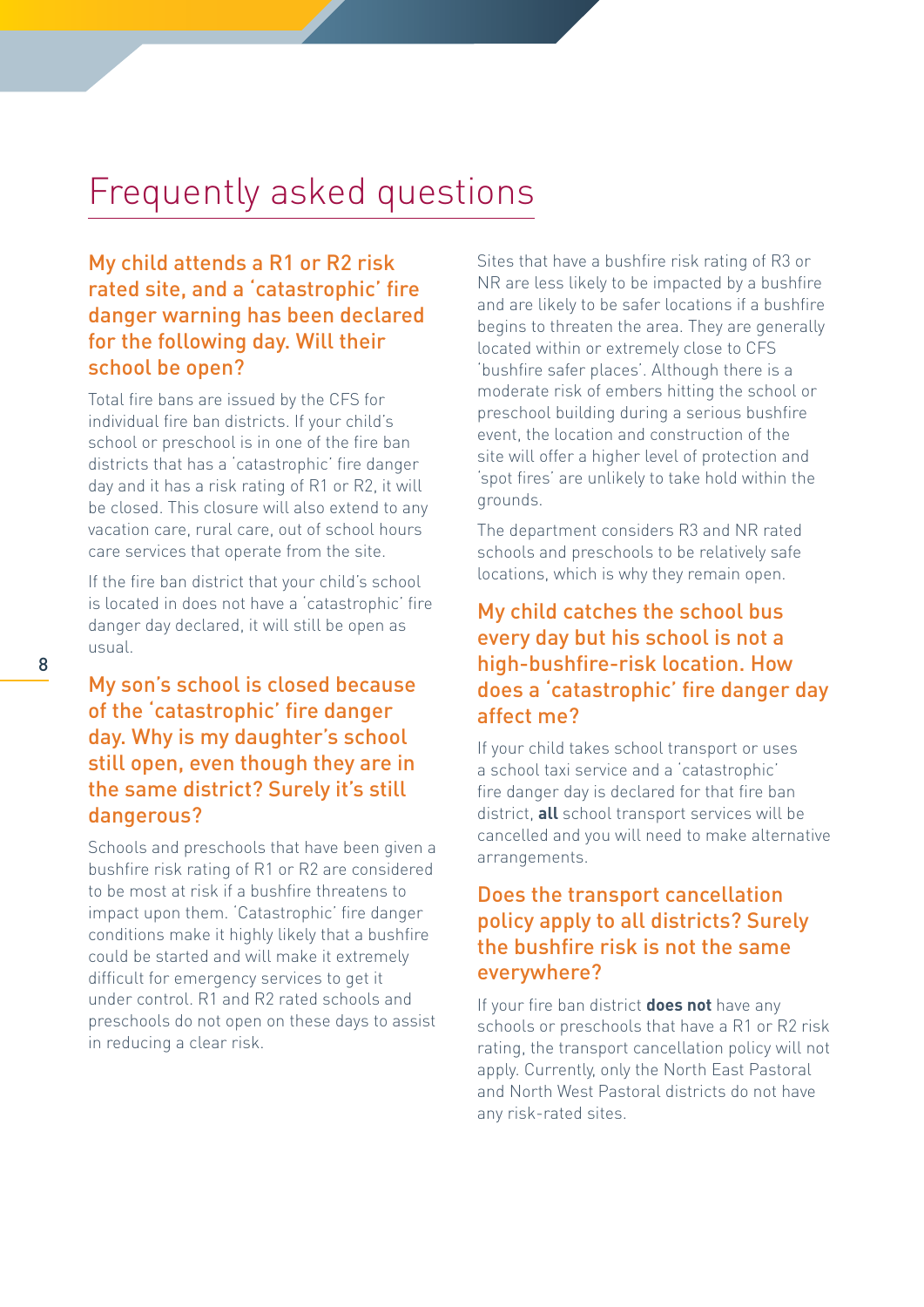#### What happens if the weather changes and during the day the CFS upgrades the fire danger warning from 'extreme' to 'catastrophic'?

All schools, regardless of their risk rating, will remain open and all transport services including school buses and taxis will operate as normal. You may wish to enact your own personal bushfire survival plan, and may choose to collect your child early if necessary.

#### Is my school's bushfire refuge also the local community bushfire refuge?

No. If your town has a community refuge, it will most likely be a town hall or other locally identified building. A school's bushfire refuge is purely designed to house the children and staff in the event of an imminent bushfire threat. Check with your local CFS for the location of your community bushfire refuge.

### A neighbour told me that a grass fire is burning near my child's school/ preschool. Should I collect my child?

If a fire is burning near your child's school, the school will enact their bushfire response plan (or site emergency management plan). This will include moving to a bushfire refuge or other suitable location to ensure all children and staff are safe.

If a fire is burning in the area, you need to seriously consider whether you should travel through the affected area to get to school. Your child is being cared for by the school and collecting your child from the relative safety of a bushfire refuge may put you and your child at unnecessary risk from actual bushfire or reduced visibility from smoke. In addition, there may be road closures in place that you are not aware of. Roads and access points need to be kept clear for emergency service responses.

### How will I be notified if a bushfire is affecting my child's school?

Each school determines its own method of notifying parents of an active emergency, so it is important that you are aware of the system used by your child's school. Your school may have a dedicated SMS system, use social media or smartphone applications and will likely use these mediums to communicate during an emergency.

However, you should consider the possibility that these systems may not operate effectively if there is a power outage or a loss of telecommunications infrastructure in the area. If you suspect there may be an incident threatening your child's school or preschool, contact the **Department for Education and Child Development Emergency Information Hotline – 1800 000 279**. Schools and preschools need to keep their communication lines open so that emergency services and the department can contact them to provide advice and assistance.

#### I've just received a SMS from my child's school advising me a fire is impacting on the school, what should I do?

The school will enact its bushfire response plan (or site emergency management plan) and move all children and staff to a bushfire refuge or other safe location. This is most likely the safest place for your child to be at that moment. It is not a good idea to access the school until the fire danger has passed. If you do attend the school and attempt to remove your child, staff may ask you to stay with your child at the refuge. Do not expose you or your child to unnecessary risk by attempting to drive through active bushfire conditions.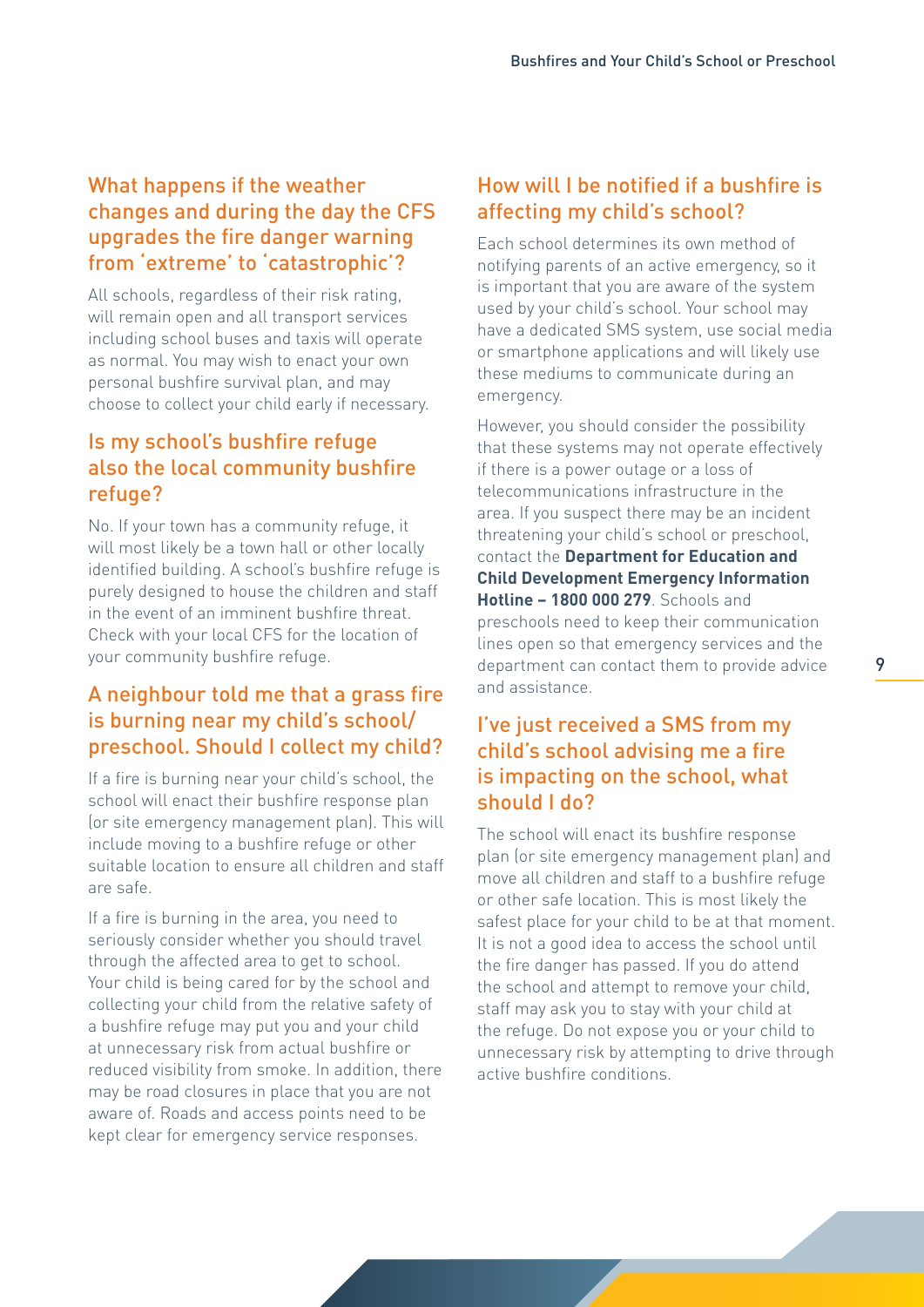#### I live in a bushfire prone area and as part of my personal bushfire survival plan I keep my child at home with a parent during extreme weather conditions. Do I need to tell anyone?

You need to advise your child's school. preschool, vacation care, rural care or out of school hours care services if your child is not going to be in attendance that day. This helps the school to manage their resources and keep account of all students in attendance on the day.

#### My child is scheduled to go to school camp/excursion today and I am worried about the risk of a bushfire as there are forecast 'extreme' weather conditions, what should I do?

Schools will reconsider any planned camps or excursions if weather conditions have the potential to put children and staff at risk, and will monitor daily weather conditions to determine if any activities will be cancelled.

Your child's school will advise you if any planned camps or excursions are to be cancelled. If a planned camp or excursion hasn't been cancelled and you believe there is a risk, you can choose to remove your child from the activity and keep them at home. If you choose this option, please ensure you inform the school. Alternatively, you can request your child attends school as normal on the day/s of the planned activity.

### My child is currently on school camp/excursion and a bushfire has started close to the area. What will the school do to keep my child safe? What should I do?

If a bushfire or grass fire starts and is impacting on a camp or excursion that is already underway, the school and preschool will take advice from DECD's Security, Bushfire and Emergency Management unit. You will receive information from your child's school/preschool to inform you of any action or changes that will be taken as a result. It is not advisable to collect your child from the camp or excursion as it may put you and your child at risk. The Security, Bushfire and Emergency Management unit will work with emergency services to keep children and staff safe. In these situations, contact the Department for Education and Child Development Emergency Information Hotline – 1800 000 279 for further information.

#### Who should I call for more information if a bushfire emergency is near my child's school?

**The Department for Education and Child Development Emergency Information Hotline – 1800 000 279.**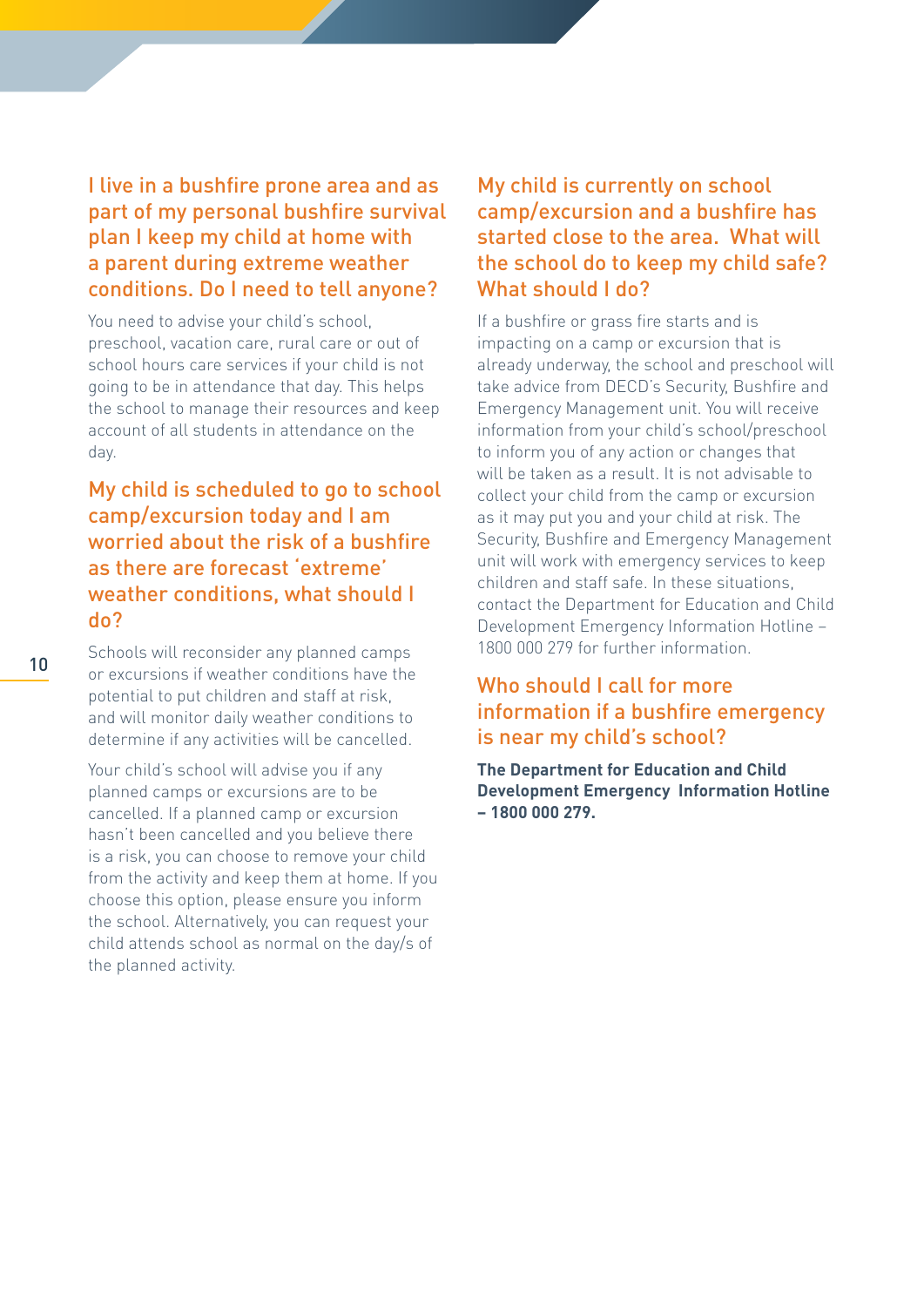### <span id="page-10-0"></span>Parent checklist

- $\Box$  Have you given your emergency contact details to your child's school or preschool, including the names and contact details for people authorised to collect your child from school/ preschool?
- $\Box$  Have you received and read the information provided to you by your child's school/preschool, including their site emergency management plan (bushfire response plan)?
- $\square$  Do you have your own personal bushfire survival plan in place? Does it consider how you will manage different scenarios and consider school, preschool, school transport, out of school hours care, vacation and rural care? You need to practice enacting your plan in advance.
- $\Box$  Have you talked to your children about what will happen if a bushfire occurs when they are at school or preschool?
- $\Box$  If your personal bushfire survival plan affects your children's attendance at school/preschool or other related service, have you let your school/ preschool know?
- $\Box$  Do you know who to contact for information? Have you downloaded the AlertSA app to your mobile device to keep up-to-date of real-time events and warning information?
- $\Box$  Are your family and caregivers ready for a bushfire emergency?